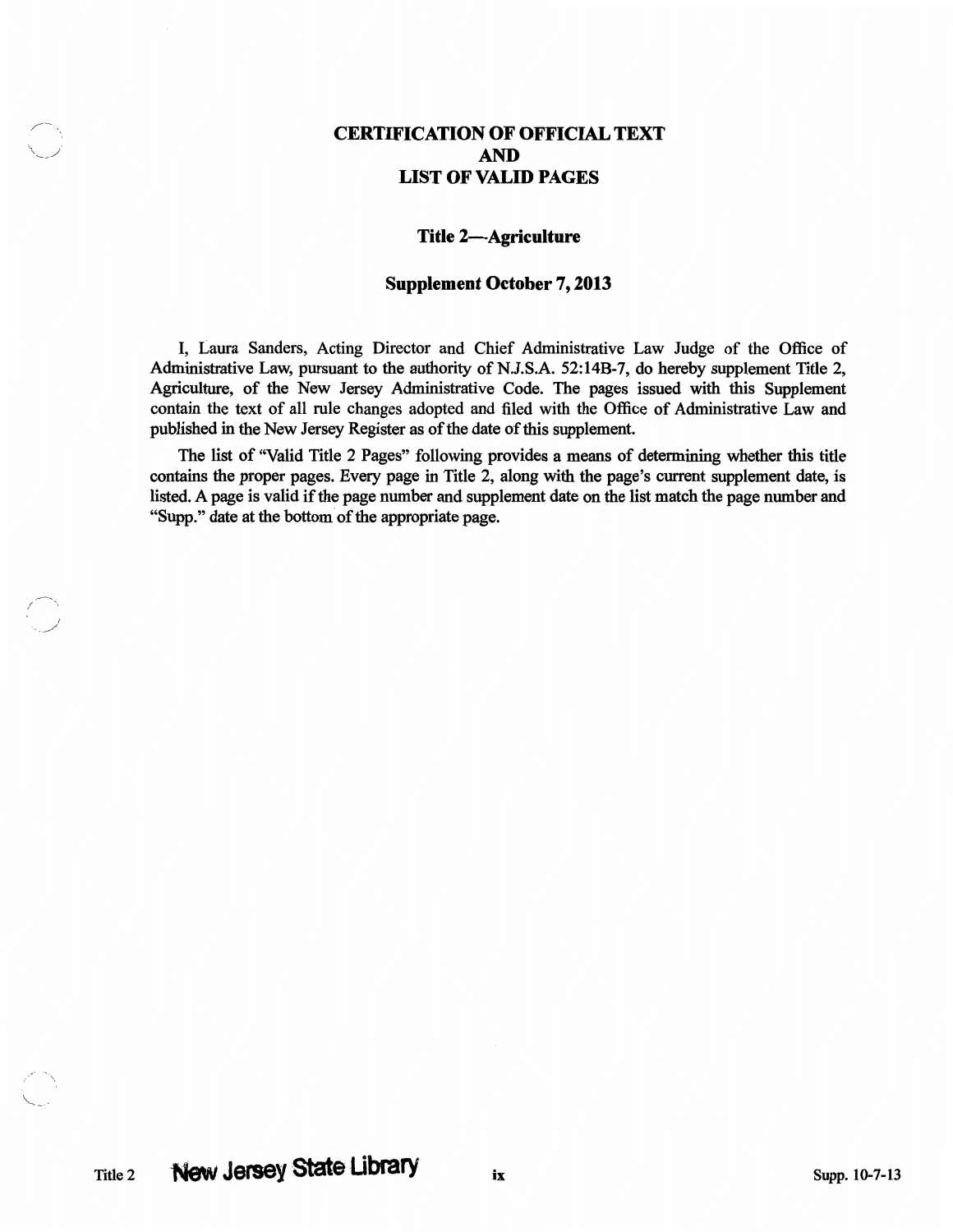## **VALID TITLE 2 PAGES** (Current through October 7, 2013)

| Page<br><b>Number</b> | Supp.<br>Date | Pago<br>Nun |
|-----------------------|---------------|-------------|
|                       |               | <b>BLA</b>  |
|                       |               | 3-9 -       |
|                       |               | $3-10$      |
|                       |               | $3-11$      |
|                       |               | $3-12$      |
|                       |               | $3 - 13$    |
|                       |               | <b>BLA</b>  |
|                       |               | Cha         |
|                       |               | 4-1 -       |
|                       |               | BLA         |
|                       |               | Cha         |
|                       |               | 5-1 -       |
|                       |               | 5-2 -       |
|                       |               | $5 - 3 -$   |
| <b>Chapter 1</b>      |               | $5 - 4 -$   |
|                       |               | $5 - 5 -$   |
|                       |               | <b>BLA</b>  |
|                       |               | Cha         |
|                       |               | $6 - 1 -$   |
|                       |               | $6 - 2 -$   |
|                       |               | Cha         |
|                       |               | 7-1 -       |
|                       |               | <b>BLA</b>  |
|                       |               | $Chal$      |
|                       |               | $8 - 1 -$   |
|                       |               | $8-2$ .     |
|                       |               | $8 - 3 -$   |
|                       |               | $8-4 -$     |
|                       |               | 8-5 -       |
| <b>Chapter 2</b>      |               | 8-6 -       |
|                       |               | $8-7$ .     |
|                       |               | 8-8 -       |
|                       |               | 8-9 -       |
|                       |               | 8-10        |
|                       |               | 8-11        |
|                       |               | 8-12        |
|                       |               | 8-13        |
|                       |               | $8 - 14$    |
|                       |               | $8 - 15$    |
|                       |               | $8 - 16$    |
|                       |               | $8 - 17$    |
|                       |               | $8 - 18$    |
|                       |               | 8-19        |
|                       |               | $8 - 20$    |
|                       |               | 8-21        |
|                       |               | 8-22        |
|                       |               | 8-23        |
|                       |               | 8-24        |
| <b>Chapter 3</b>      |               | Cha         |
|                       |               | 9-1 ·       |
|                       |               | $9-2$       |
|                       |               | 9-3.        |
|                       |               | $9-4$ .     |
|                       |               | . 5-9       |
|                       |               | . 9-6       |
|                       |               | $9-7$ .     |
|                       |               | 9-8         |
|                       |               | . و۔و       |
|                       |               |             |

| Page             | Supp.       |
|------------------|-------------|
| <b>Number</b>    | <b>Date</b> |
|                  |             |
|                  |             |
|                  |             |
|                  |             |
|                  |             |
|                  |             |
|                  |             |
| <b>Chapter 4</b> |             |
|                  |             |
|                  |             |
| <b>Chapter 5</b> |             |
|                  |             |
|                  |             |
|                  |             |
|                  |             |
|                  |             |
| <b>Chapter 6</b> |             |
|                  |             |
|                  |             |
| <b>Chapter 7</b> |             |
|                  |             |
|                  |             |
| <b>Chapter 8</b> |             |
|                  |             |
|                  |             |
|                  |             |
|                  |             |
|                  |             |
|                  |             |
|                  |             |
|                  |             |
|                  |             |
|                  |             |
|                  |             |
|                  |             |
|                  |             |
|                  |             |
|                  |             |
|                  |             |
|                  |             |
|                  |             |
|                  |             |
|                  |             |
|                  |             |
|                  |             |
|                  |             |
| <b>Chapter 9</b> |             |
|                  |             |
|                  |             |
|                  |             |
|                  |             |
|                  |             |
|                  |             |
|                  |             |
|                  |             |
|                  |             |

| Page<br>Number         | Supp.<br>Date |
|------------------------|---------------|
|                        |               |
| <b>Chapter 10</b>      |               |
|                        |               |
|                        |               |
| Chapters 11 through 15 |               |
|                        |               |
| <b>Chapter 16</b>      |               |
|                        |               |
|                        |               |
|                        |               |
|                        |               |
|                        |               |
|                        |               |
|                        |               |
|                        |               |
|                        |               |
|                        |               |
|                        |               |
|                        |               |
|                        |               |
|                        |               |
|                        |               |
|                        |               |
|                        |               |
|                        |               |
|                        |               |
|                        |               |
| <b>Chapter 17</b>      |               |
|                        |               |
|                        |               |
|                        |               |
| <b>Chapter 18</b>      |               |
|                        |               |
|                        |               |
| <b>Chapter 19</b>      |               |
|                        |               |
|                        |               |
| <b>Chapter 20</b>      |               |
|                        |               |
|                        | -- 6-6-11     |
|                        |               |
|                        |               |
|                        |               |
|                        |               |
|                        |               |
|                        |               |
|                        |               |
|                        |               |
| <b>Chapter 21</b>      |               |
|                        |               |
|                        |               |
|                        |               |
|                        |               |
|                        |               |
|                        |               |
|                        |               |

 $\epsilon^{-1/2}\rho^{-1}$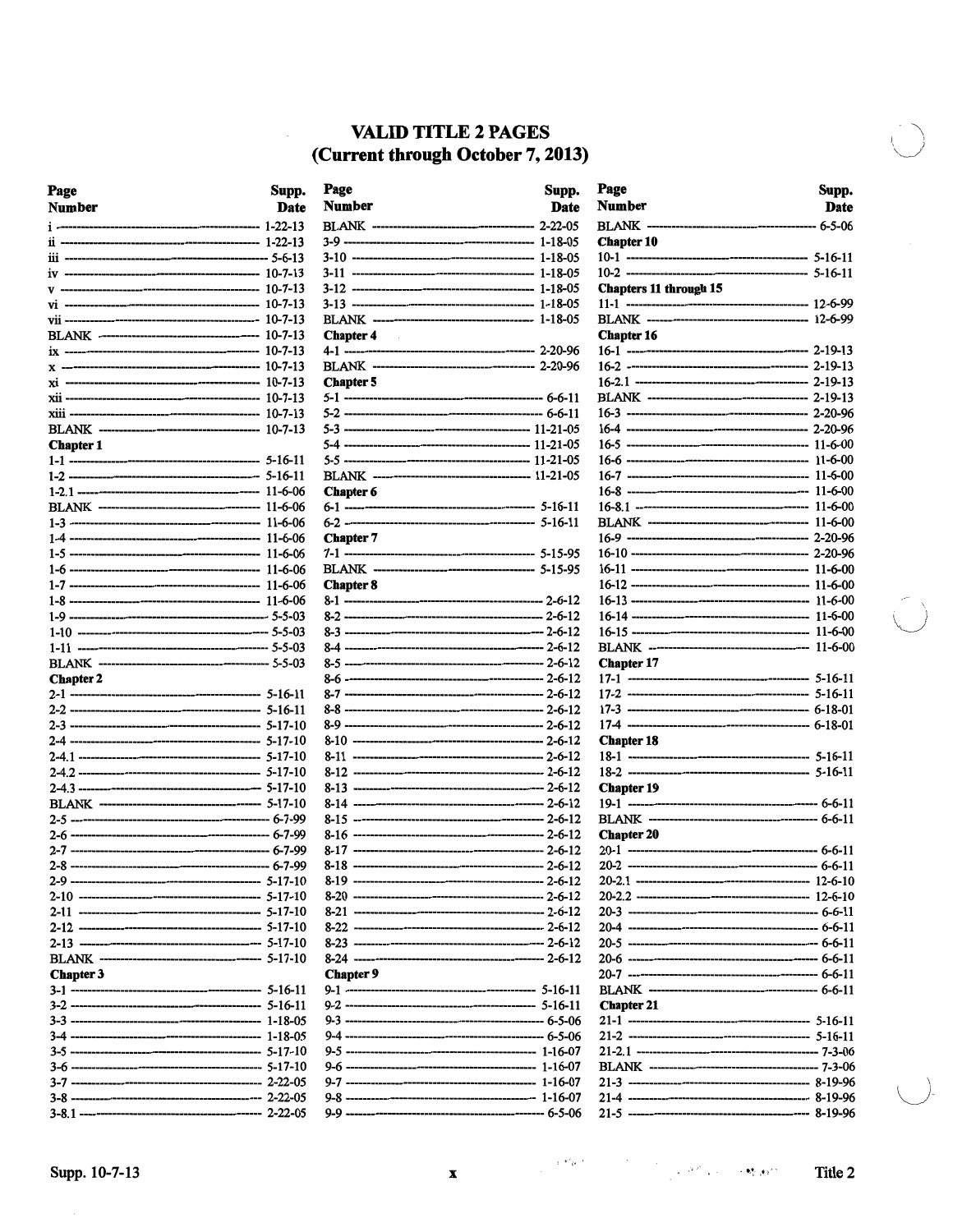| Page                          | Supp. |
|-------------------------------|-------|
| Number                        | Date  |
|                               |       |
|                               |       |
|                               |       |
|                               |       |
|                               |       |
|                               |       |
|                               |       |
|                               |       |
|                               |       |
|                               |       |
|                               |       |
|                               |       |
| <b>Chapter 22</b>             |       |
|                               |       |
|                               |       |
| <b>Chapter 23</b>             |       |
|                               |       |
|                               |       |
|                               |       |
|                               |       |
| <b>Chapter 24</b>             |       |
|                               |       |
|                               |       |
|                               |       |
|                               |       |
|                               |       |
| <b>Chapters 25 through 30</b> |       |
|                               |       |
|                               |       |
| <b>Chapter 31</b>             |       |
|                               |       |
|                               |       |
| <b>Chapter 32</b>             |       |
|                               |       |
|                               |       |
|                               |       |
|                               |       |
|                               |       |
|                               |       |
|                               |       |
|                               |       |
|                               |       |
|                               |       |
|                               |       |
| <b>Chapter 32A</b>            |       |
|                               |       |
|                               |       |
|                               |       |
|                               |       |
|                               |       |
| <b>Chapter 33</b>             |       |
|                               |       |
|                               |       |
| <b>Chapter 34</b>             |       |
|                               |       |
|                               |       |
|                               |       |
|                               |       |
| <b>Chapter 35</b>             |       |
|                               |       |
|                               |       |

 $\begin{picture}(120,20) \put(0,0){\line(1,0){150}} \put(15,0){\line(1,0){150}} \put(15,0){\line(1,0){150}} \put(15,0){\line(1,0){150}} \put(15,0){\line(1,0){150}} \put(15,0){\line(1,0){150}} \put(15,0){\line(1,0){150}} \put(15,0){\line(1,0){150}} \put(15,0){\line(1,0){150}} \put(15,0){\line(1,0){150}} \put(15,0){\line(1,0){150}}$ 

| Page                   | Supp. |
|------------------------|-------|
| Number                 | Date  |
| <b>Chapter 35A</b>     |       |
|                        |       |
|                        |       |
|                        |       |
| <b>Chapter 36</b>      |       |
|                        |       |
|                        |       |
|                        |       |
|                        |       |
|                        |       |
|                        |       |
|                        |       |
| Chapters 37 through 47 |       |
|                        |       |
|                        |       |
| <b>Chapter 48</b>      |       |
|                        |       |
|                        |       |
|                        |       |
| <b>Chapter 49</b>      |       |
|                        |       |
|                        |       |
| <b>Chapter 50</b>      |       |
|                        |       |
|                        |       |
|                        |       |
|                        |       |
|                        |       |
| <b>Chapter 51</b>      |       |
|                        |       |
| <b>Chapter 52</b>      |       |
|                        |       |
|                        |       |
|                        |       |
|                        |       |
|                        |       |
|                        |       |
|                        |       |
| <b>Chapter 53</b>      |       |
|                        |       |
|                        |       |
|                        |       |
|                        |       |
| <b>Chapter 54</b>      |       |
|                        |       |
| <b>Chapter 55</b>      |       |
|                        |       |
|                        |       |
|                        |       |
|                        |       |
| <b>Chapter 56</b>      |       |
|                        |       |
| Chapters 57 through 66 |       |
|                        |       |
|                        |       |
| <b>Chapter 67</b>      |       |
|                        |       |

| Page<br>Number    | Supp.<br><b>Date</b> |
|-------------------|----------------------|
| <b>Chapter 68</b> |                      |
|                   |                      |
|                   |                      |
| <b>Chapter 69</b> |                      |
|                   |                      |
|                   |                      |
|                   |                      |
|                   |                      |
|                   |                      |
| <b>Chapter 70</b> |                      |
|                   |                      |
|                   |                      |
| <b>Chapter 71</b> |                      |
|                   |                      |
|                   |                      |
|                   |                      |
|                   |                      |
|                   |                      |
|                   |                      |
|                   |                      |
|                   |                      |
|                   |                      |
|                   |                      |
|                   |                      |
|                   | 10-5-09              |
|                   |                      |
|                   |                      |
|                   |                      |
|                   |                      |
|                   |                      |
|                   |                      |
|                   |                      |
|                   |                      |
|                   |                      |
|                   |                      |
|                   |                      |
|                   |                      |
|                   |                      |
|                   |                      |
|                   |                      |
|                   |                      |
|                   |                      |
|                   |                      |
|                   |                      |
|                   |                      |
|                   |                      |
|                   |                      |
|                   |                      |
|                   |                      |
| <b>Chapter 72</b> |                      |
|                   |                      |
|                   |                      |
|                   |                      |
|                   |                      |
| <b>Chapter 73</b> |                      |
|                   |                      |
|                   |                      |
| <b>Chapter 74</b> |                      |
|                   |                      |
|                   |                      |
|                   |                      |

 $\begin{pmatrix} 1 \\ 1 \end{pmatrix}$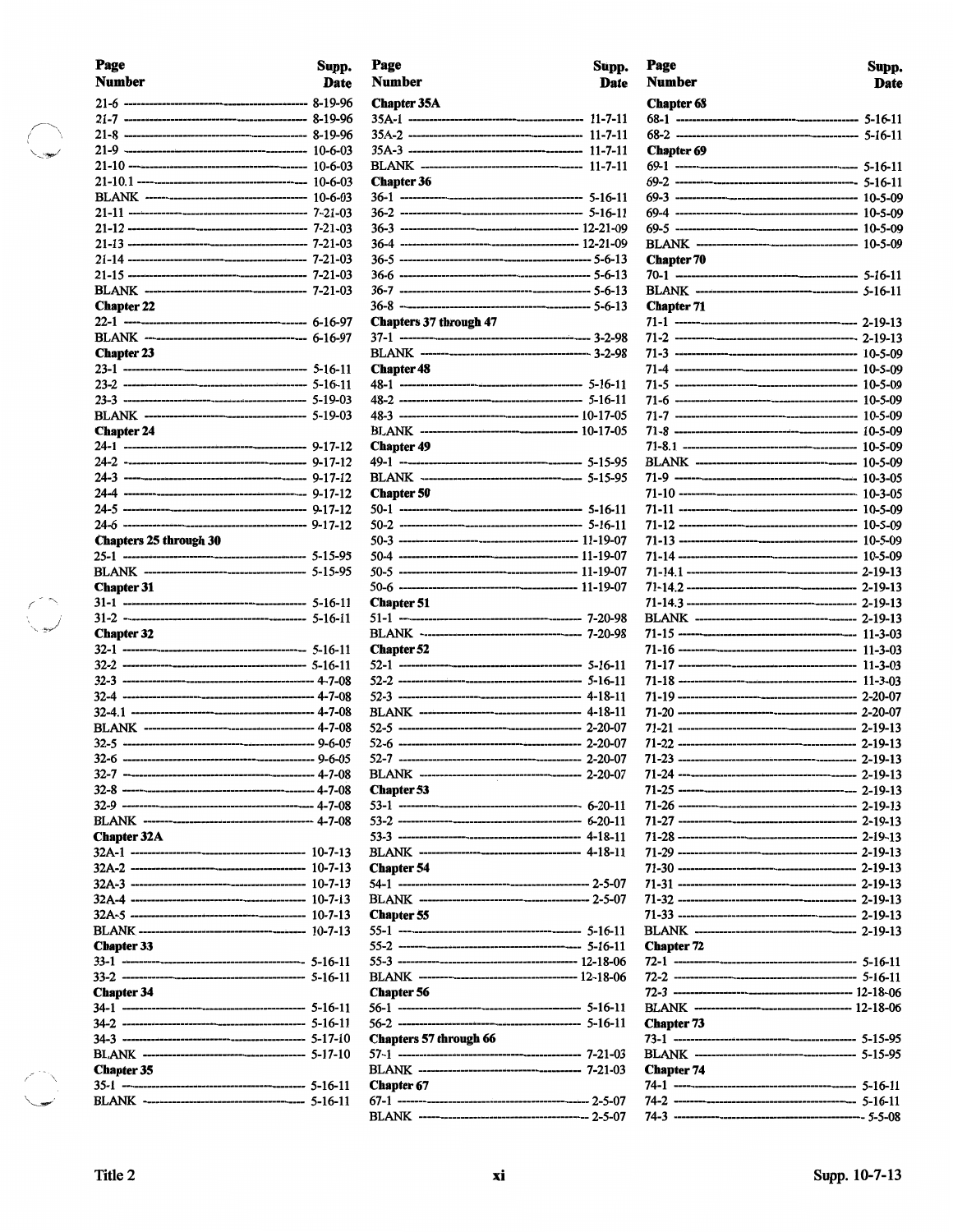| Page<br><b>Number</b> | Supp.<br>Date | Page<br><b>Number</b> | Supp.<br>Date |
|-----------------------|---------------|-----------------------|---------------|
|                       |               |                       |               |
| <b>Chapter 75</b>     |               |                       |               |
|                       |               |                       |               |
|                       |               |                       |               |
| <b>Chapter 76</b>     |               |                       |               |
|                       |               |                       |               |
|                       |               |                       |               |
|                       |               |                       |               |
|                       |               |                       |               |
|                       |               |                       |               |
|                       |               |                       |               |
|                       |               |                       |               |
|                       |               |                       |               |
|                       |               |                       |               |
|                       |               |                       |               |
|                       |               |                       |               |
|                       |               |                       |               |
|                       |               |                       |               |
|                       |               |                       |               |
|                       |               |                       |               |
|                       |               |                       |               |
|                       |               |                       |               |
|                       |               |                       |               |
|                       |               |                       |               |
|                       |               |                       |               |
|                       |               |                       |               |
|                       |               |                       |               |
|                       |               |                       |               |
|                       |               |                       |               |
|                       |               |                       |               |
|                       |               |                       |               |
|                       |               |                       |               |
|                       |               |                       |               |
|                       |               |                       |               |
|                       |               |                       |               |
|                       |               |                       |               |
|                       |               |                       |               |
|                       |               |                       |               |
|                       |               |                       |               |
|                       |               |                       |               |
|                       |               |                       |               |
|                       |               |                       |               |
|                       |               |                       |               |
|                       |               |                       |               |
|                       |               |                       |               |
|                       |               |                       |               |
|                       |               |                       |               |
|                       |               |                       |               |
|                       |               |                       |               |
|                       |               |                       |               |
|                       |               |                       |               |
|                       |               |                       |               |
|                       |               |                       |               |
|                       |               |                       |               |
|                       |               |                       |               |
|                       |               |                       |               |
|                       |               |                       |               |
|                       |               |                       |               |
|                       |               |                       |               |
|                       |               |                       |               |
|                       |               |                       |               |
|                       |               |                       |               |
|                       |               |                       |               |

| Page<br>Number                 | Supp.<br>Date |
|--------------------------------|---------------|
|                                |               |
|                                |               |
|                                |               |
|                                |               |
|                                |               |
|                                |               |
|                                |               |
|                                |               |
|                                |               |
|                                |               |
|                                |               |
|                                |               |
|                                |               |
|                                |               |
|                                |               |
| <b>Chapter 77</b>              |               |
|                                |               |
|                                |               |
|                                |               |
|                                |               |
|                                |               |
|                                |               |
|                                |               |
|                                |               |
|                                |               |
|                                |               |
|                                |               |
|                                |               |
| <b>Chapter 78</b>              |               |
|                                |               |
|                                |               |
|                                |               |
|                                |               |
|                                |               |
|                                |               |
|                                |               |
| <b>BLANK</b> ----------------- |               |
| <b>Chapters 79 through 84</b>  |               |
|                                |               |
|                                |               |
| <b>Chapter 85</b>              |               |
|                                |               |
| <b>Chapters 86 through 88</b>  |               |
|                                |               |
|                                |               |
| <b>Chapter 89</b>              |               |
|                                |               |
|                                |               |
|                                |               |
|                                |               |
|                                |               |
|                                |               |
|                                |               |
|                                |               |
|                                |               |
|                                |               |
|                                |               |